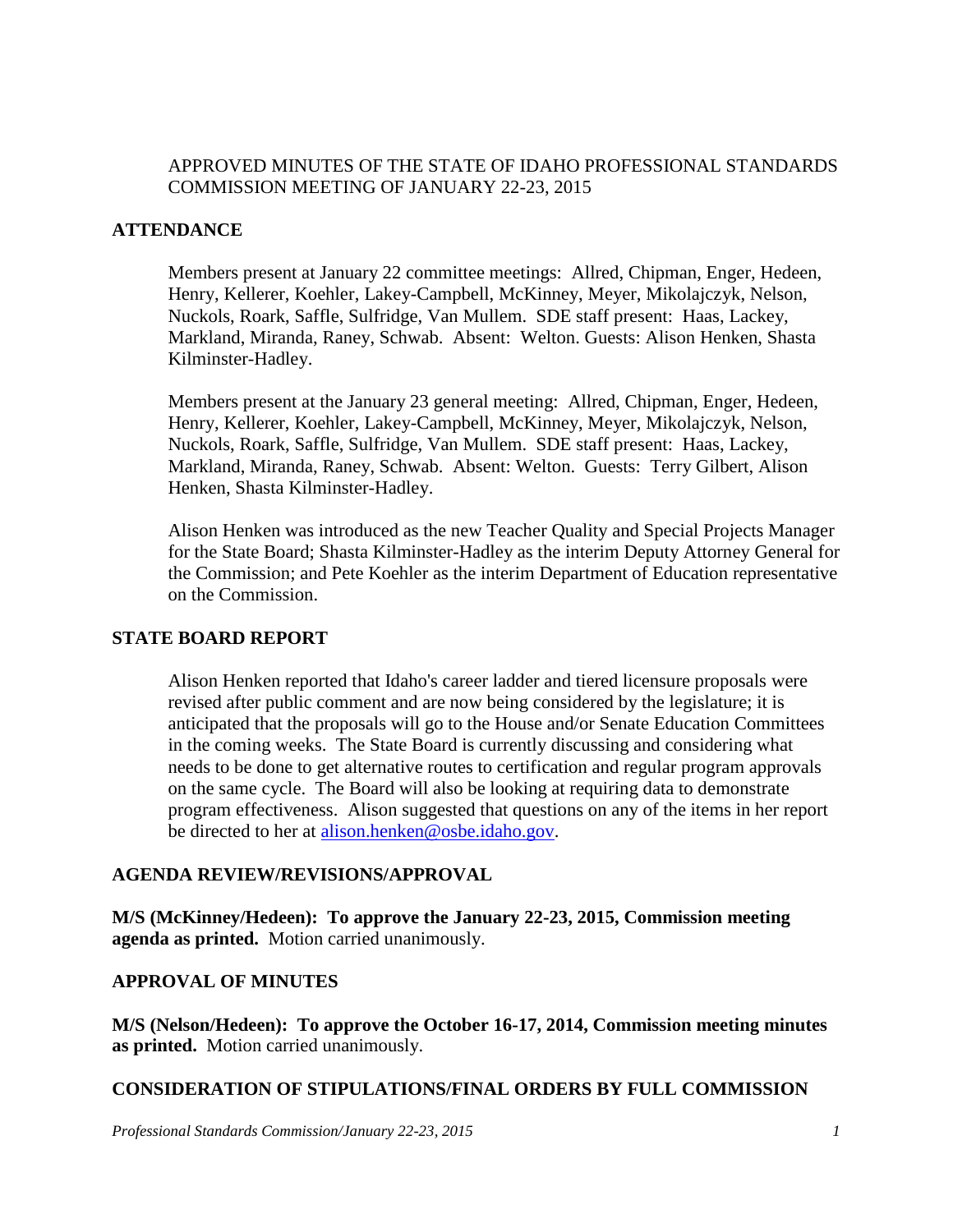Deputy Attorney General Shasta Kilminster-Hadley provided the Commission with the Stipulation listed below. The Stipulation was agreed to by the respective respondent and was recommended by Shasta and the Executive Committee for adoption by the Commission. The Commission members reviewed the Stipulation at the meeting and, having no questions or requests for discussion, voted as follows:

**M/S (Enger/McKinney): To accept the proposed Stipulation as written and enter the accompanying Consent Order in Case #21409 regarding the certificate of Lori Brown.**  Motion carried unanimously. Commission members Chipman, Henry, Meyer, Nelson, Nuckols, and Roark were recused from voting.

Deputy Attorney General Shasta Kilminster-Hadley provided the Commission with the Stipulation listed below. The Stipulation was agreed to by the respective respondent and was recommended by Shasta and the Executive Committee for adoption by the Commission. The Commission members reviewed the Stipulation at the meeting and, having posed questions and requested discussion, voted as follows:

**M/S (Allred/Enger): To accept the proposed Stipulation as written and enter the accompanying Consent Order in Case #21216 regarding the certificate of Elizabeth Carter.**  Motion carried unanimously. Commission members Chipman, Henry, Meyer, Nelson, Nuckols, and Roark were recused from voting.

Deputy Attorney General Shasta Kilminster-Hadley provided the Commission with the Stipulation listed below. The Stipulation was agreed to by the respective respondent and was recommended by Shasta and the Executive Committee for adoption by the Commission. The Commission members reviewed the Stipulation at the meeting and, having posed questions and requested discussion, voted as follows:

**M/S (Enger/McKinney): To accept the proposed Stipulation as written and enter the accompanying Consent Order in Case #21420 regarding the certificate of Darryl Jungen.**  Motion carried unanimously. Commission members Chipman, Henry, Meyer, Nelson, Nuckols, and Roark were recused from voting.

Deputy Attorney General Shasta Kilminster-Hadley provided the Commission with the Stipulation listed below. The Stipulation was agreed to by the respective respondent and was recommended by Shasta and the Executive Committee for adoption by the Commission. The Commission members reviewed the Stipulation at the meeting and, having posed questions and requested discussion, voted as follows:

**M/S (McKinney/Allred): To accept the proposed Stipulation as written and enter the accompanying Consent Order in Case #21337 regarding the certificate of Steve Kilgore.**  Motion carried unanimously. Commission members Chipman, Henry, Meyer, Nelson, Nuckols, and Roark were recused from voting.

Deputy Attorney General Shasta Kilminster-Hadley provided the Commission with the Stipulation listed below. The Stipulation was agreed to by the respective respondent and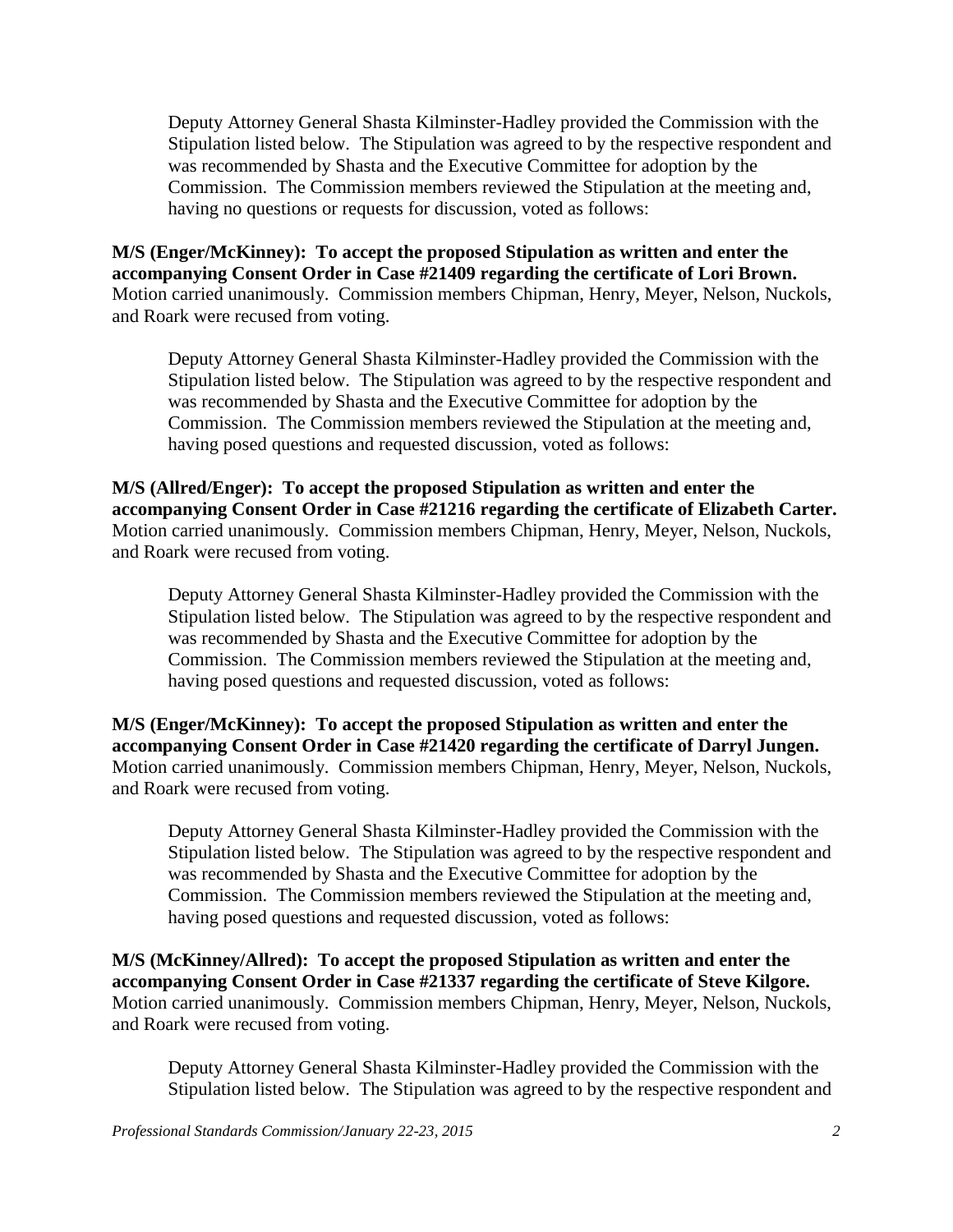was recommended by Shasta and the Executive Committee for adoption by the Commission. The Commission members reviewed the Stipulation at the meeting and, having posed questions and requested discussion, voted as follows:

**MS (Mikolajczyk/Enger): To reject the proposed Stipulation as written in Case #21327 regarding the certificate of Paul Orr on the grounds that there should be additional personal responsibility sanctions included.** Motion carried unanimously. Commission members Chipman, Henry, Meyer, Nelson, Nuckols, Roark, and Saffle were recused from voting.

Deputy Attorney General Shasta Kilminster-Hadley provided the Commission with the Stipulation listed below. The Stipulation was agreed to by the respective respondent and was recommended by Shasta and the Executive Committee for adoption by the Commission. The Commission members reviewed the Stipulation at the meeting and, having posed questions and requested discussion, voted as follows:

**MS (McKinney/Kellerer): To reject the proposed Stipulation as written in Case #21429 regarding the certificate of Johnna Martinez on the basis of the three felony convictions.**  Motion carried 7-3 (Allred, Hedeen, and Saffle voted No.) Commission members Chipman, Henry, Meyer, Nelson, Nuckols, and Roark were recused from voting.

Deputy Attorney General Shasta Kilminster-Hadley provided the Commission with the Stipulation listed below. The Stipulation was agreed to by the respective respondent and was recommended by Shasta and the Executive Committee for adoption by the Commission. The Commission members reviewed the Stipulation at the meeting and, having no questions or requests for discussion, voted as follows:

**M/S (Enger/Hedeen): To accept the proposed Stipulation as written and enter the accompanying Consent Order in Case #21342 regarding the certificate of Amy Rose.**  Motion carried unanimously. Commission members Chipman, Henry, Meyer, Nelson, Nuckols, and Roark were recused from voting.

Deputy Attorney General Shasta Kilminster-Hadley provided the Commission with the Stipulation listed below. The Stipulation was agreed to by the respective respondent and was recommended by Shasta and the Executive Committee for adoption by the Commission. The Commission members reviewed the Stipulation at the meeting and, having posed questions and requested discussion, voted as follows:

**M/S (Sulfridge/Mikolajczyk): To accept the proposed Stipulation as written and enter the accompanying Consent Order in Case #21427 regarding the certificate of Fredrich Woolley.** Motion carried unanimously. Commission members Chipman, Enger, Henry, Meyer, Nelson, Nuckols, and Roark were recused from voting.

Deputy Attorney General Shasta Kilminster-Hadley reviewed the background of Professional Standards Commission Case #21316 by presenting the Administrative Complaint that had been filed and the corresponding affidavits and default documents to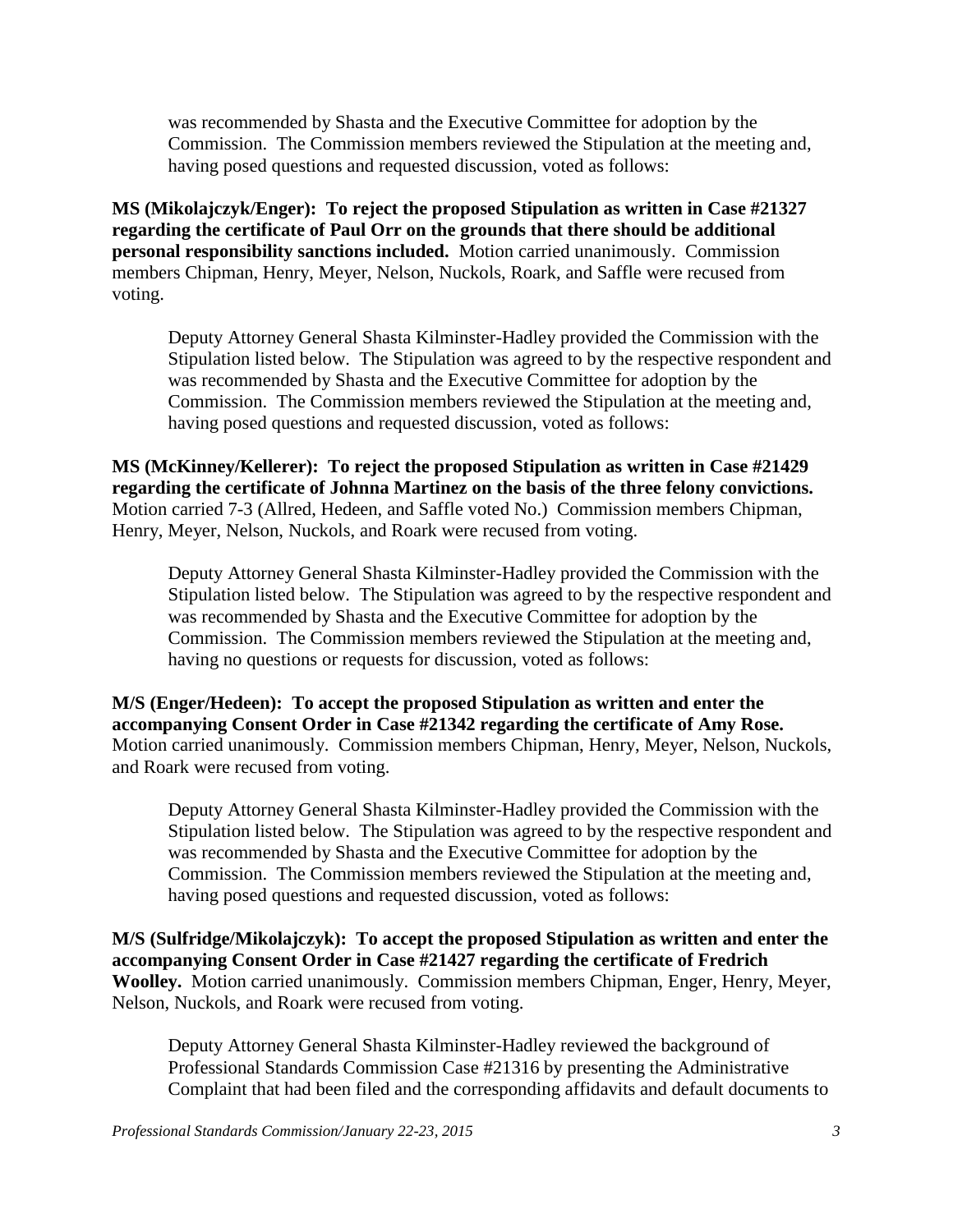demonstrate that Sarah Jensen failed to respond to the Administrative Complaint. In light of Sarah Jensen's failure to respond to the Administrative Complaint, a Default Order was issued by Hearing Officer Gilmore on November 12, 2014. Shasta then presented a proposed Final Order for the Commission's consideration.

**M/S (Enger/McKinney): To accept the proposed Findings of Fact and Conclusions of Law as written to revoke the teaching certificate of Sarah Jensen and to enter the accompanying Final Order in Case #21316 regarding the certificate of Sarah Jensen.** Motion carried unanimously. Commission members Allred, Chipman, Henry, Meyer, Nelson, Nuckols, Roark, and Saffle were recused from voting.

Deputy Attorney General Shasta Kilminster-Hadley provided the Commission with the Stipulation listed below. The Stipulation was agreed to by the respective respondent and was recommended by Shasta and the Executive Committee for adoption by the Commission. The Commission members reviewed the Stipulation at the meeting and, having posed a question and requested discussion, voted as follows:

**M/S (Enger/McKinney): To accept the proposed Stipulation as written and enter the accompanying Consent Order in Case #21412 regarding the certificate of Jacob Price.**  Motion carried unanimously. Commission members Allred, Chipman, Henry, Meyer, Nelson, Nuckols, and Roark were recused from voting.

Deputy Attorney General Shasta Kilminster-Hadley presented the proposed Findings of Fact, Conclusions of Law, and Final Order for consideration by the Commission in Professional Standards Commission Case #21421 regarding the certificate of Jeffery Isom. She also recommended the adoption of the proposed Findings of Fact and Conclusions of Law as presented and that the Commission enter the Final Order revoking the certificate of Jeffery Isom based upon his alleged misconduct and subsequent voluntary surrender of his teaching certificate.

**M/S (McKinney/Mikolajczyk): To accept the proposed Findings of Fact and Conclusions of Law as written to revoke the teaching certificate of Jeffery Isom and enter the accompanying Final Order in Case #21421 regarding the certificate of Jeffrey Isom.**  Motion carried unanimously. Commission members Allred, Chipman, Henry, Meyer, Nelson, Nuckols, and Roark were recused from voting.

Deputy Attorney General Shasta Kilminster-Hadley presented the proposed Findings of Fact, Conclusions of Law, and Final Order for consideration by the Commission in Professional Standards Commission Case #21308 regarding the certificate of Tyler Mink. She also recommended the adoption of the proposed Findings of Fact and Conclusions of Law as presented and that the Commission enter the Final Order permanently revoking the certificate of Tyler Mink based upon his alleged misconduct.

**M/S (Lakey-Campbell/Sulfridge): To accept the proposed Findings of Fact and Conclusions of Law as written and enter the accompanying Final Order in Case #21308 regarding the permanent revocation of the certificate of Tyler Mink.** Motion carried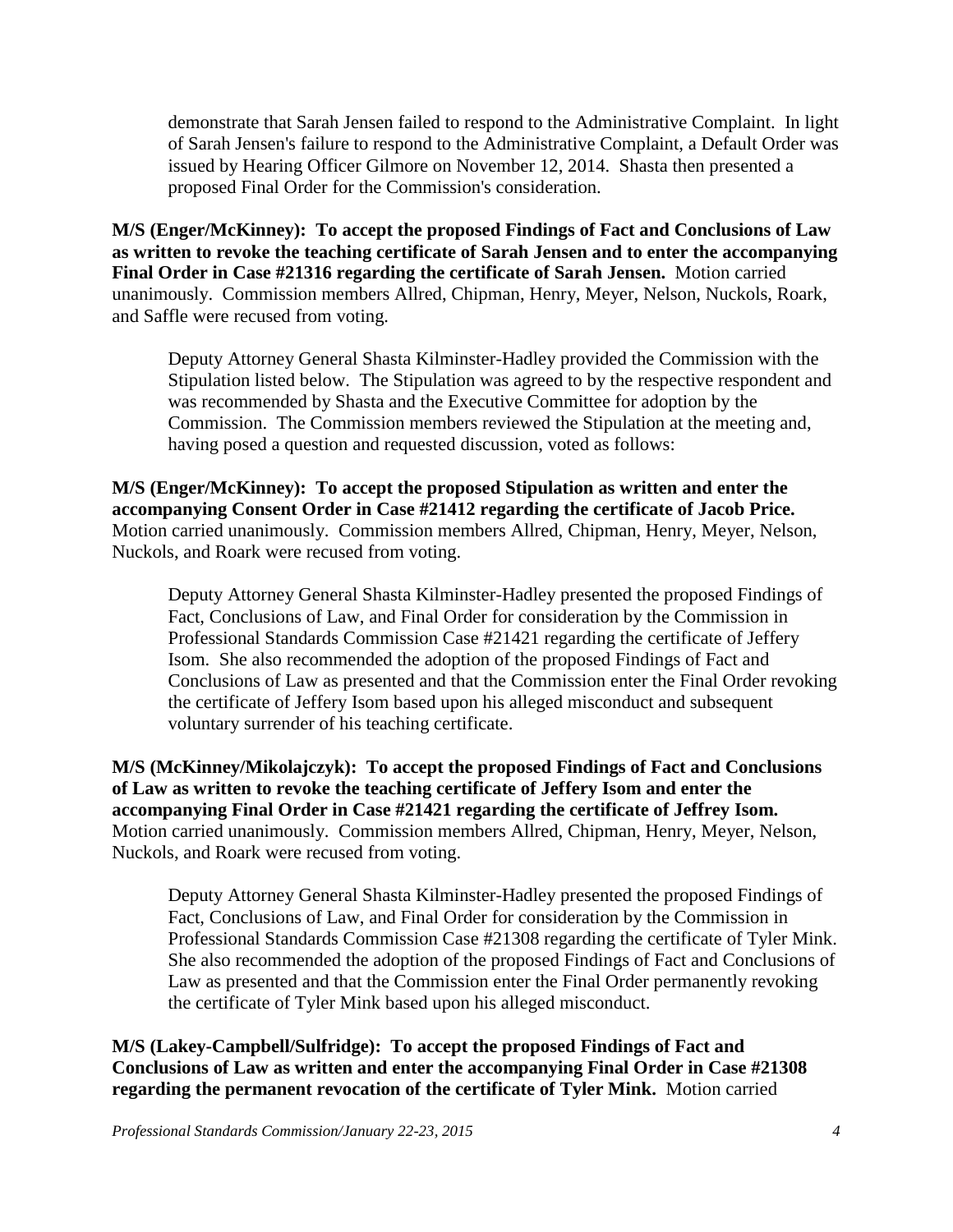unanimously. Commission members Allred, Chipman, Henry, Meyer, Nelson, Nuckols, and Roark were recused from voting.

## **ADMINISTRATIVE REPORT**

Taylor Raney (unless indicated otherwise) reported on the following.

- 1. The Department of Education has a new administrative team; team members are Sherri Ybarra – Superintendent of Public Instruction; Pete Koehler – Interim Chief Deputy Superintendent; Tim Corder – Special Assistant to the Superintendent; Dr. Chuck Zimmerly – Community Relations Officer; Will Goodman – Chief Information Officer; and Dr. Charlie Silva – Special Education Director.
- 2. Since 2005 and as per Idaho Code 33-1205, the teacher certification application fees collected by the Department of Education have been split (one-third to the certification program and two-thirds to the Professional Standards Commission) to sustain both programs. The certification program is conducted and administered through the Commission and the Department of Education jointly. The work of the Commission and the Department of Education together constitutes the entire teacher certification program. In recent years the portion of collected fees diverted to the certification program has not been sufficient to sustain the program. After involving all stakeholders in the related discussion, the Department of Education is proposing legislation to remove the split of collected certification fees, and this action will temporarily sustain the two programs significantly. This legislation eliminates the administrative burden of maintaining two funds for the practical administration of a single program – teacher certification. One fund dedicated wholly to the teacher certification program will be maintained, and certification fees will not change at this time.
- 3. Proposed Commission-related administrative rule changes to be presented to the 2015 legislature include, but are not limited to, the following: tiered teacher licensure; School Counselor, Special Education Generalist, and School Psychologist updated standards for initial certification; and updated School Counselor, Early Childhood Special Education, Hearing Impaired (includes name change to Deaf/Harding of Hearing), Visually Impaired, Supervisor/Coordinator of Special Education (removal of endorsement), and Interim Speech Language Pathologist endorsements. Proposed revisions to the *Code of Ethics for Idaho Professional Educators* were withdrawn from 2015 legislative approval consideration for further discussion in the Executive Committee and with the deputy attorney general of the use of the word "inappropriate" in the document.
- 4. The first Annual Inclusive Education Summit sponsored by the Idaho Council on Developmental Disabilities was held in Boise in November. K-12 faculty, higher education faculty, parents of children with disabilities, and adults with disabilities attended this meeting on the limited classes/credits in exceptionalities during the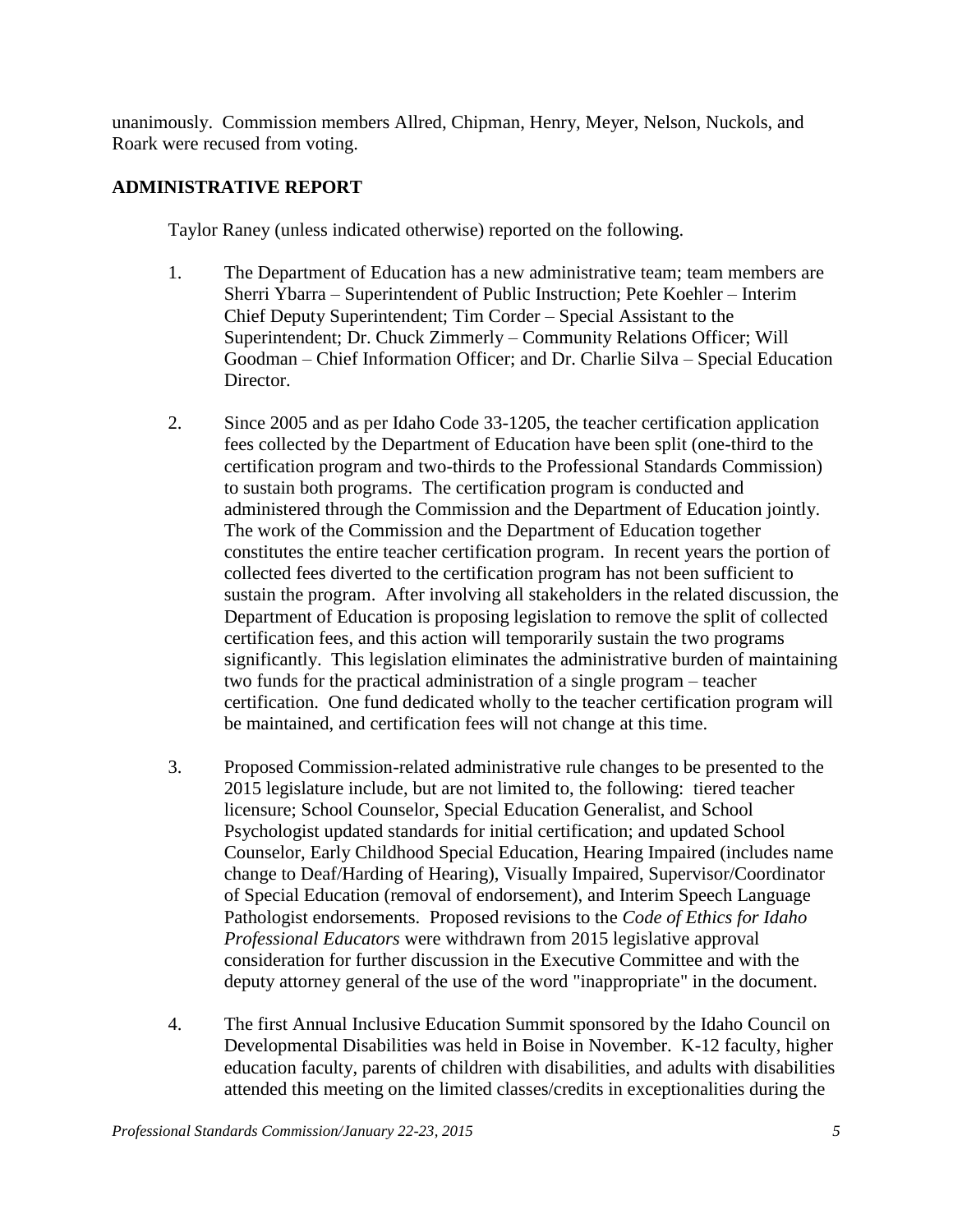pre-service teaching experience at Idaho higher education institutions. Participants heard a presentation on the merged education degree that a Maryland university has created. Boise State University is currently the only Idaho institution that has an elementary education/special education degree option. This will be a discussion item of the Standards Committee.

- 5. Taylor called Commission member attention to recent updates on the Commission website, particularly to the "Authorizations" area. As has been recently requested, clicking on that will take one to the alternative authorizations approved during 2013-2014, and clicking on the pdf files will show the type of approved alternative authorization by district and by endorsement. That same information can be found at [http://www.sde.idaho.gov/site/psc/authorizations.htm.](http://www.sde.idaho.gov/site/psc/authorizations.htm) The remainder of the website was updated to make it more user-friendly. The Commission Professional Development Committee will be researching appropriate school or district professional development for educator ethics (see PROFESSIONAL DEVELOPMENT COMMITTEE on page 9 of these meeting minutes). That information will be added to the "Professional Development" section of the website in the future. Members were asked to review in their committee meetings the portion of the website that pertains to their respective committee.
- 6. Commission staff recently conducted standards reviews in the following content areas: Health, Physical Education, and Early Childhood/Early Childhood Special Education. An upcoming standards review will be conducted in Social Studies (Economics, Geography, Government/Civics, and History).
- 7. Upcoming institution program approval reviews include Northwest Nazarene University on March 1-3, 2015; Idaho State University in the fall of 2015; and Boise State University in the spring of 2016.
- 8. Taylor, Annette Schwab, and Shannon Haas attended the National Association of State Directors of Teacher Education and Certification (NASDTEC) Professional Practices Institute in Rhode Island in October. In December, Taylor made an oncampus visit to Lewis-Clark State College.
- 9. Taylor and Cina Lackey will attend the NASDTEC Winter Symposium in California in February; Cina will attend a State Consortium on Educator Effectiveness in California just prior to the symposium. Taylor will attend a Network for Transforming Educator Preparation (NTEP) meeting in North Carolina in March. Annette and Shannon will be involved in an ethics hearing in Boise in early March.

## **AUTHORIZATIONS COMMITTEE**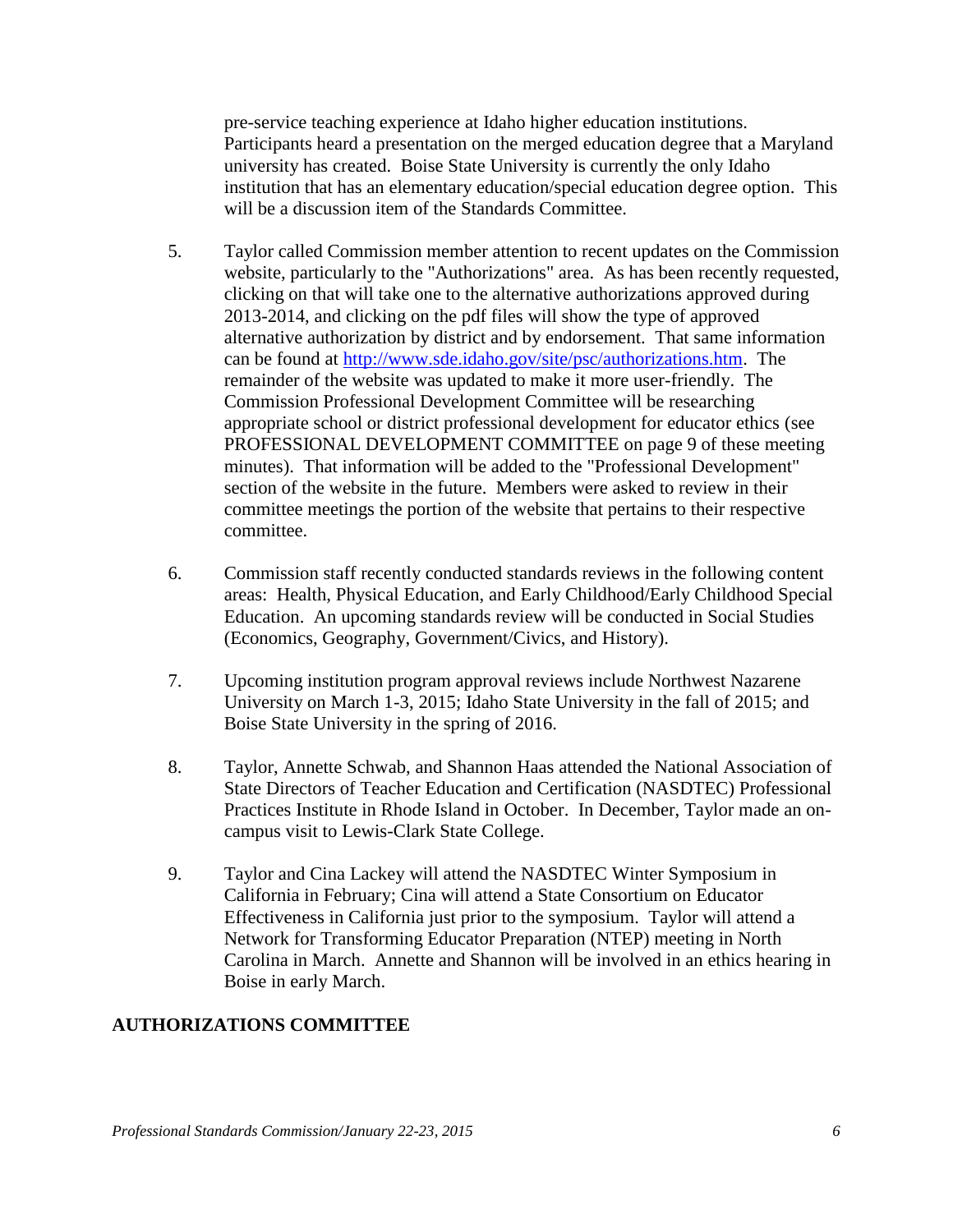During the January 22-23, 2015, meeting, the Authorizations Committee recommended that the Commission approve the following new Teacher to New Certificate/Endorsement requests (for the 2014-2015 school year):

ANSELMO, Paul, West Bonner County #83, Superintendent ALLRED, Doreen, Cassia County Joint #151, Biological Science 6/12 ANDERSON, Eric, Hagerman Joint #233, Superintendent ANDERSON, Sarah, Melba Joint #136, Music K/12 ANDRUS, Jennifer, Jefferson County Joint #251, Generalist K/12 BEACH, Kelly, Vallivue #139, Generalist K/12 BEVER, Brady, Salmon #291, Economics 6/12 BISHOP, Kim, Jefferson County Joint #251, English as a New Language K/12 BRANSON, Coral, Boundary County #101, Mathematics 6/12 BUNDY, Nathan, Mountain Home #193, Mathematics 6/12 CARBUTT, Ren, Jefferson County Joint #251, Bilingual Education K/12 CAREY, Keith, Boundary County #101, Mathematics 6/12 COTTON, Andrea, Mountain Home #193, English as a New Language K/12 CRIST, Andrew, Blaine County #61, Mathematics 6/9 DARRIN, Kaleb, Lake Pend Oreille #84, Generalist K/12 DAVIDIAN, Daniel, West Ada #2, Health 6/12 DAVIDSON, David, Emmett #221, Physical Science 6/12 DAVIS, Denise, Boise #1, Earth Science 6/12 DEMME, Jane, Kamiah Joint #304, Art 6/12 DEVORE, Jennie, West Ada #2, Health 6/12 DIPO, Nathan, Bonneville Joint #93, Natural Science 6/12 DORAMUS, Pamela, Meadows Valley #11, Counselor K/12 DUBOSE, Jason, Caldwell #132, Generalist K/12 DUNN, Anne, Cambridge Joint #432, Early Childhood Special Education DUNN, Richard, Snake River #52, Health 6/12 EDEN, Cynthia, Canyon-Owyhee School Service Agency #555, Gifted and Talented K/12 ELKATANANI, Salah, Boise #1, Mathematics 6/12 EVANS, Sarah, Forrest Bird Charter School #487, Mathematics 6/12 FISHBACK, Haylee, Mountain View #244, Health K/12 FOUDY, James, McCall-Donnelly Joint #421, Superintendent GONZALES, Cindy, Buhl Joint #412, Generalist K/12; Early Childhood Special Education GORE, Shadrack, West Jefferson #253, Generalist K/12 GREEN, Chatelle, Sugar-Salem Joint #322, Teacher Librarian K/12 GREEN, Julie, Oneida County #351, Physical Education 6/12; Health 6/12 GREGORY, Sarah, Lake Pend Oreille #84, Early Childhood Special Education GROCE, Bradley, St. Maries Joint #41, Mathematics 6/12 HARRIS, Kimberly, Victory Charter School #451, English 6/12 HARTING, Brandon, West Bonner County #83, Chemistry 6/12; Physical Education K/12 HATROCK, Brett, North Idaho STEM Charter Academy #480, Physical Education K/12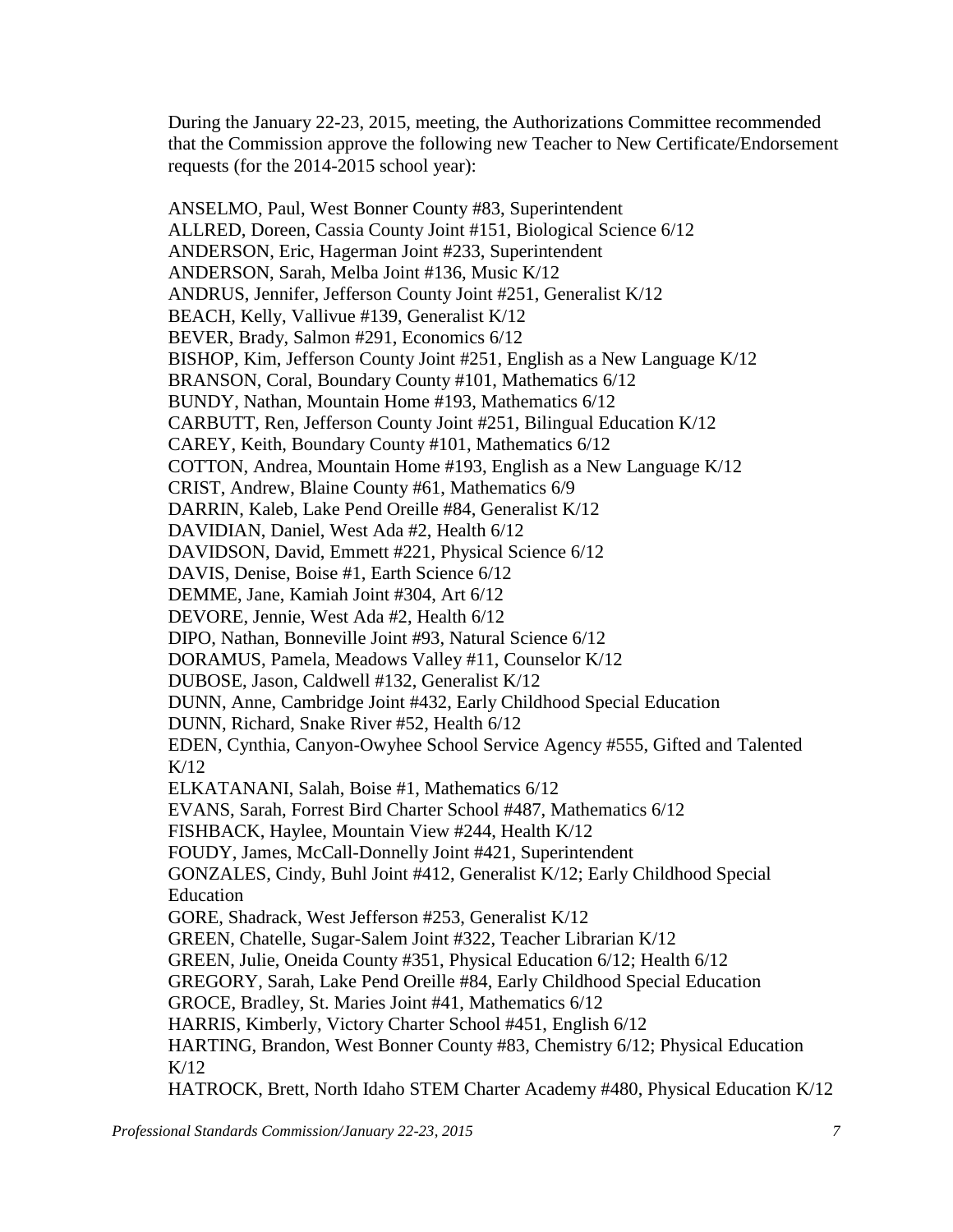HAUGHT, Michelle, Kimberly #414, Director of Special Education Pre-K/12 HOVEY, Lars, Blaine County #61, Physical Education K/12 HSU, Erh Fang, Jefferson County Joint #251, Bilingual Education K/12 HUNTER, Tori, American Falls Joint #381, Music K/12 HUNTSMAN, Joshua, Idaho Falls #91, Generalist K-12 HUTER, Kimberly, Wilder #133, Mathematics 6/9 INFANGER, Emily, Salmon #291, Health 6/12; Natural Science 6/12 JACKMAN, Victor, Bingham Academy Charter #485, Generalist K/12 JAYO, Karrie, Hagerman Joint #233, Mathematics 6/12 JOHNSON, David, North Idaho STEM Charter Academy #480, American Government/Political Science 6/12 KAPPELMAN, James, Caldwell #132, Physics 6/12; Physical Science 6/12 KUHLE, Andrika, Palouse Prairie Charter #472, Mathematics-Basic 6/12 LAUTI, Taimani, Bonneville Joint #93, Generalist K/12 McCONNELL, Lisa, Jefferson County Joint #251, Health 6/12 MEEKS, Nicholas, Coeur d'Alene #271, Natural Science 6/12 MILES, Kristen, Mountain Home #193, Chemistry 6/12 MONTERO, Jeffrey, Richard McKenna Charter School #453, Health K/12 NEFF, Douglas, Jerome Joint #261, Birth to Grade 3 OESTERLEIN, Myra, Twin Falls #411, Birth to Grade 3 REEVES, Margaret, Melba Joint #136, Mathematics 6/12 RICHMAN, Ann, Heritage Academy #479, History 6/12; Social Studies 6/12 ROCKEMAN, Matthew, Basin #72, Mathematics 6/12 ROJAS, Rachel, Marsing Joint #363, English as a New Language K/12 SCANLON, Carla, Blaine County #61, Gifted and Talented K/12 SCOTT, Melissa, Mountain Home #193, Generalist K/12 SCAGGS, Michael, North Valley Academy Charter School #465, Counselor K/12 SKINNER, Jaden, Nampa #131, Generalist K/12 STEIMER, Harry, Canyon-Owyhee School Service Agency #555, Generalist K/12 STILLING, Kevin, Blaine County #61, Health 6/12 SZYBURA, Lindsay, Meadows Valley #11, English 6/12 TAYLOR, Dee, Clark County Joint #161, Counselor K/12 TERRY, Susanna, Twin Falls #411, Music K/12 WADSWORTH, Darryl, North Gem #149, Agriculture Science and Technology 6/12 WAGONER, Kathleen, Clark County Joint #161, Mathematics 6/12 WEAVER, Alicia, Twin Falls #411, English 6/12 WESTON, Kristin, Teton County #401, All Subjects K/8 WHEELER, Gary, West Ada #2, Natural Science 6/12 WHEELER, Susan, Bonneville Joint #93, English 6/9 WILLFORD, Sterling, Sugar-Salem Joint #322, Gifted and Talented K/12 WILSON, Robin, Emmett #221, Mathematics 6/12

During the January 22-23, 2015, meeting, the Authorizations Committee recommended that the Commission approve the following renewal Teacher to New Certificate/Endorsement requests (for the 2014-2015 school year):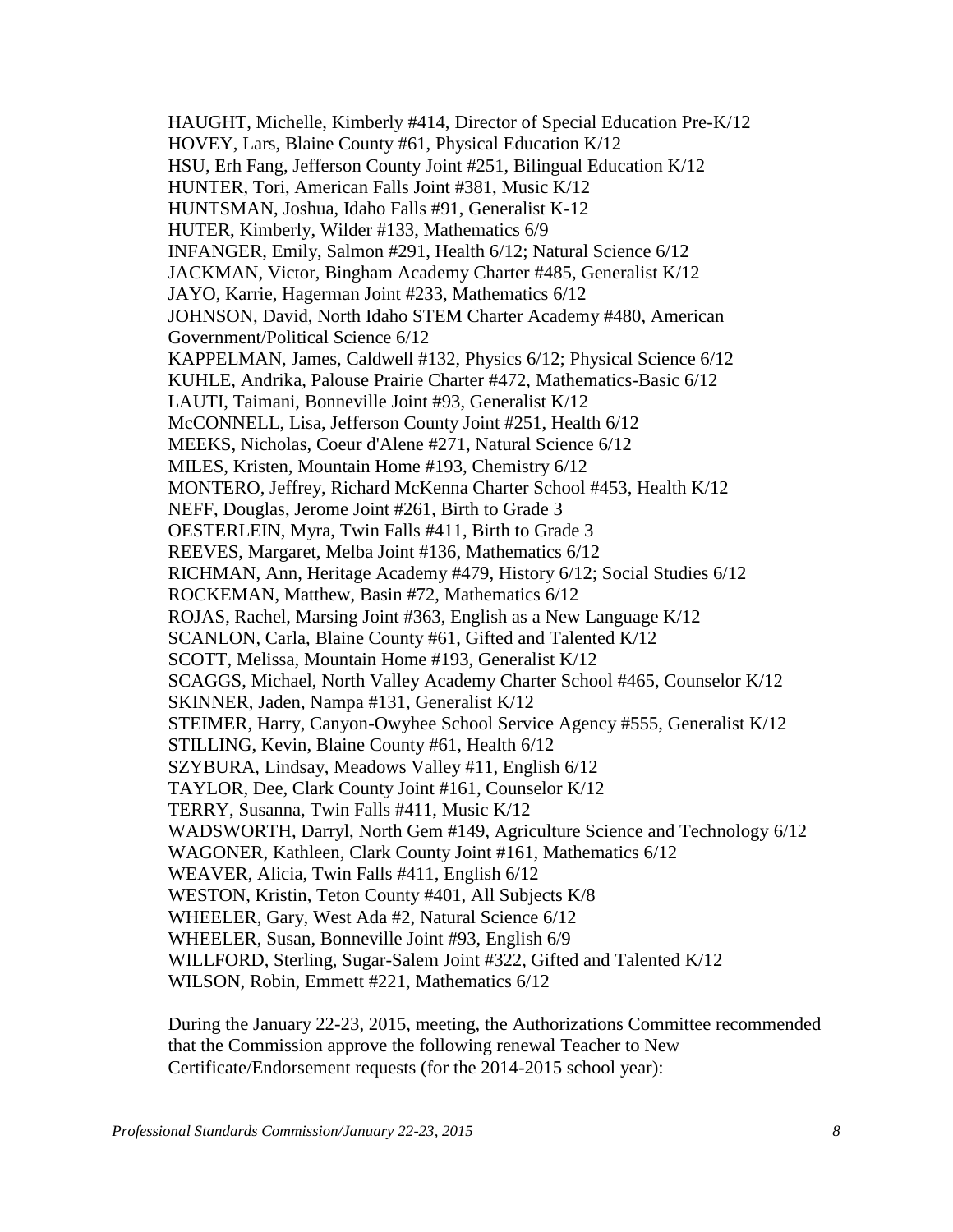BAKER, Katherine, West Ada #2, Teacher Librarian K/12 (2) BRADSHAW, Chester, Rockland #382, Superintendent (2) BROWN, Barbara, Gooding Joint #231, Generalist K/12 (2) CHRISTENSEN, Laureli, Another Choice Virtual Charter #476, Social Studies 6/12 (2) CHRISTENSEN, Stephanie, North Gem #149, Birth to Grade 3 (3) CORNIA, Michele, New Plymouth #372, Birth to Grade 3 (2) ECKERT, John, Pocatello Community Charter School #777, All Subjects K/8 (2) GROVE, Randy, Heritage Academy #479, Mathematics 6/12 (2) HEARTBURG, Kelby, Nezperce Joint #302, Business Technology Education 6/12 (2) HEPWORTH, Dane, Rockland #382, Natural Science 6/12 (2) JAMES, Daniel, Mountain Home #193, Generalist K/12 (2) JARDINE, Janson, Sugar-Salem Joint #322, Natural Science 6/12 (2) KENNEDY, Bryon, Sugar-Salem Joint #322, Director of Special Education Pre-K/12 (2) LITTLE, Tim, Marsing Joint #363, School Principal Pre-K/12 (2) LOGAN, April, Forrest Bird Charter School #487, Chemistry 6/12; Physics 6/12 (2) LUSK, Heather, Filer #413, Mathematics-Basic 6/12; Health K/12 (2) McKEVITT, Jane, Boise #1, Gifted and Talented K/12 (3) MURI, Heidi, West Ada #2, German 6/12 (3) NIELSON, Lacy, North Gem #149, Business Technology Education 6/12 (2) POTTER, Lori, Pocatello #25, French 6/12 (3) SAVITZ, Katrina, Emmett #221, Generalist K/12 (3) STITT, Lisa, Boise #1, Gifted and Talented K/12 (3) TOONE, Brittanie, Buhl Joint #412, Mathematics 6/12 (2) VOGT, Klaire, Troy #287, School Principal Pre-K/12 (3) WAETJE, William, American Heritage Charter #482, Physical Education K/12 (2) WALKER, William, Sugar-Salem Joint #322, Physical Education 6/12 (2) WILLIAMS, Hope, Oneida County #351, Mathematics 6/12 (3)

During the January 22-23, 2015, meeting, the Authorizations Committee recommended that the Commission approve 62 Provisional Endorsement Alternative Authorizations and 20 Content Specialist Endorsement Alternative Authorizations (all for the 2014-2015 school year).

**The Commission ACCEPTED the report of the Authorizations Committee.** Motion carried unanimously.

## **PROFESSIONAL DEVELOPMENT COMMITTEE**

Chair Kim Mikolajczyk reported that the committee discussed the possible use of the professional development section of the Commission website as a site for administrators and educators to draw upon when they have a need for education on educator ethics. Possible resources for such a site include higher education classes relating to educator ethics; textbooks and other printed ethics-related matter; videos; the *Code of Ethics for Idaho Professional Educators*; a link to The Hub; and contacts for problem-solving ethical issues preventatively. Concerns raised included a need to vet the resources/use a disclaimer; ongoing maintenance of the site; and a need for equity for all of the higher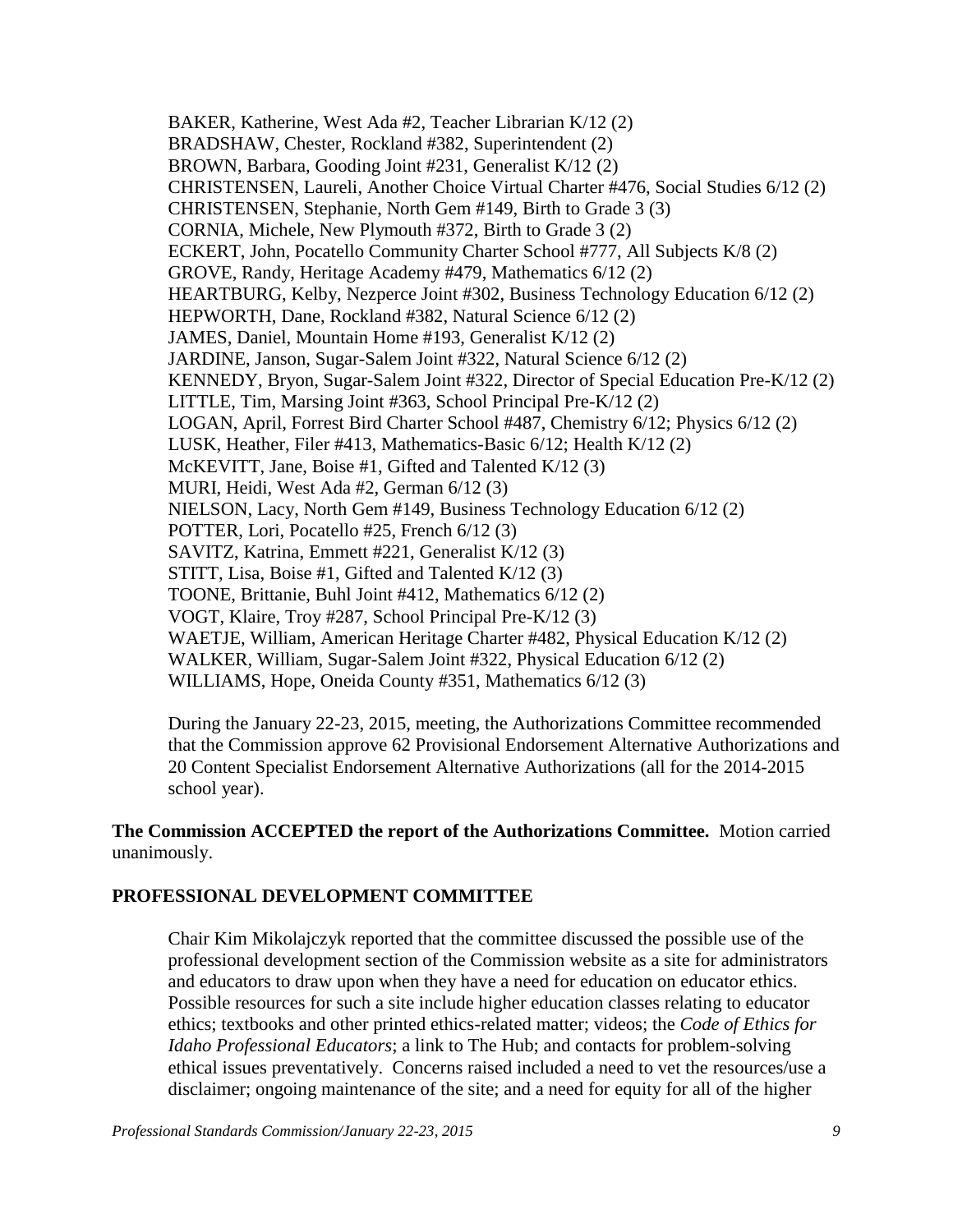education institutions that offer ethics classes. The committee will gather resources for such a site from higher education faculty, the Executive Committee, and Commission staff. This will be discussed further in March.

**The Commission ACCEPTED the report of the Professional Development Committee.**  Motion carried unanimously.

# **BUDGET SUBCOMMITTEE**

Chair Laural Nelson reported that for the budget period September 2014 to November 2014, expenses incurred were for Commission meetings, reviews/revisions for standards and endorsements, personnel costs, ethics investigations, and operational costs. Total expenses for that same period were \$87,644, whereas revenue was \$50,297. The Commission has 58.56 percent of its budget for the current fiscal year remaining. Laural made note of the fact that the Commission has a cash balance of over \$200,000. That reserve is necessary in the event that there are ethics hearings, as ethics hearings can be very costly.

**The Commission ACCEPTED the report of the Budget Subcommittee.** Motion carried unanimously.

## **STANDARDS COMMITTEE**

Chair Paula Kellerer reported on the following committee discussion items (unless indicated otherwise):

1. The committee considered a resubmitted, newly proposed Boise State University Masters in Teaching (MIT) Early Childhood Program. The institution had been requested to revisit the proposal and provide clarification on artifact identification and performance assessments, which it did.

**M/S (Van Mullem/Enger): To conditionally approve the Boise State University Masters in Teaching (MIT) Early Childhood Program.** Motion carried unanimously.

2. The committee considered a newly proposed Idaho State University Math Consulting Teacher endorsement program.

## **M/S (Lakey-Campbell/Van Mullem): To conditionally approve the Idaho State University Math Consulting Teacher endorsement program.** Motion carried unanimously.

3. The committee considered a newly proposed Lewis-Clark State College Online Teacher endorsement program.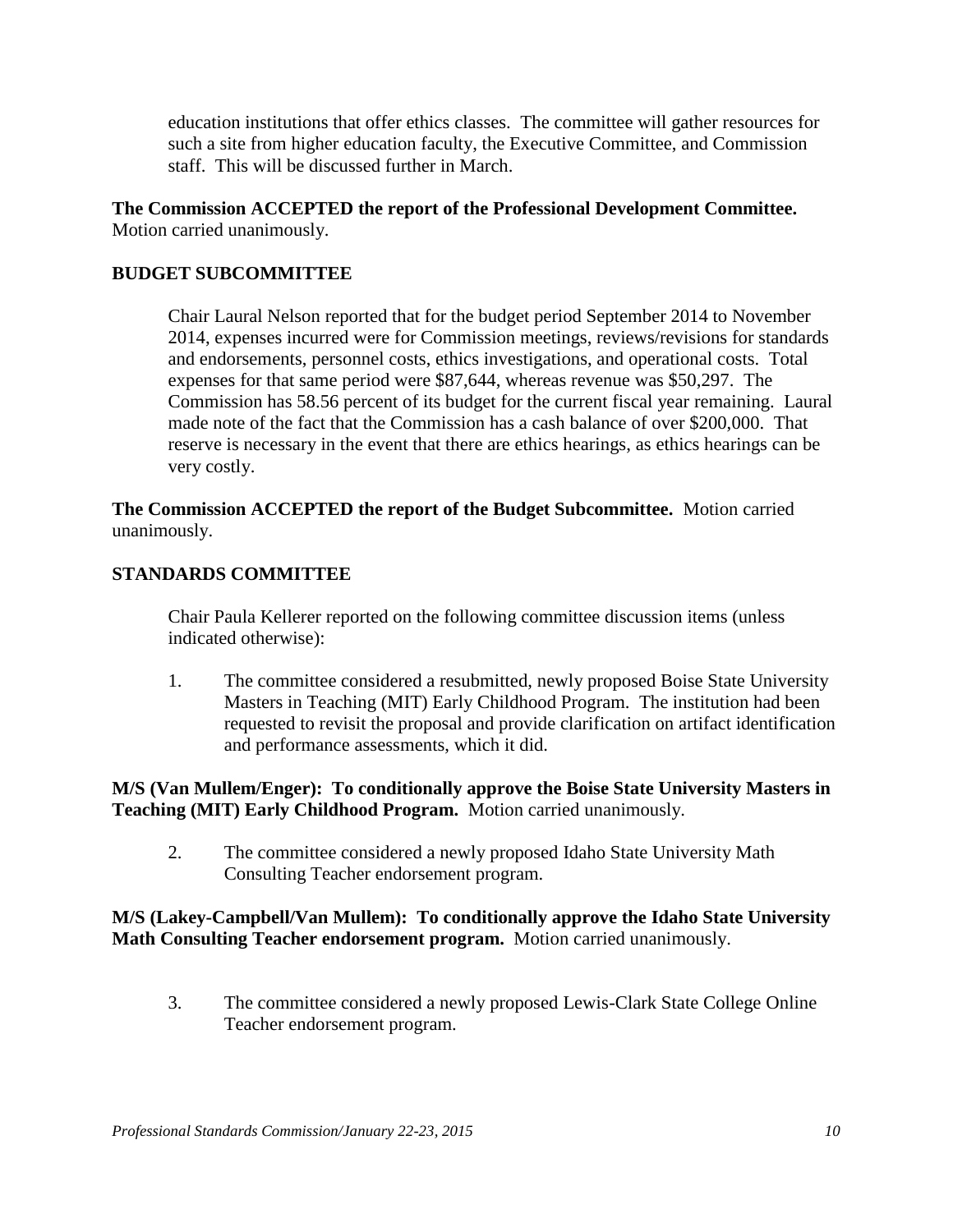**M/S (Enger/Sulfridge): To conditionally approve the Lewis-Clark State College Online Teacher endorsement program.** Motion carried unanimously. Heather Van Mullem abstained from voting.

4. The committee reviewed the revised Health Standards for teachers.

## **M/S (Lakey-Campbell/Van Mullem): To approve the Health Standards as proposed/revised with non-substantive changes to be made by Commission staff.** Motion carried unanimously.

5. The committee reviewed the revised Physical Education Standards for teachers and recommended two substantive changes.

**M/S (Van Mullem/Chipman): To approve the Physical Education Standards as proposed/revised with non-substantive changes to be made by Commission staff and with the following two recommended substantive changes: Standard 5, Performance #4: change "stimulates" to "fosters"; Standard 5, Performance #6: change "demonstrate personal competence and effective performance" to "facilitates technical demonstration and effective performance".** Motion carried unanimously.

6. The committee reviewed the revised Health endorsement and the revised Physical Education endorsement and recommended the elimination of the Health/Physical Education combined endorsement.

# **M/S (Enger/Van Mullem): To approve the Health endorsement as proposed/revised and the Physical Education endorsement as proposed/revised and to recommend elimination of the Health/Physical Education combined endorsement.** Motion carried unanimously.

- 7. In an effort to develop multiple ways for administrators and superintendents to have highly qualified special educators in their classrooms, the committee continued its discussion about maintaining the K-12 Special Education endorsement but also creating a Generalist K-8 endorsement to add to a Standard Elementary Certificate or a Standard Exceptional Child Certificate and a Generalist 6-12 endorsement to add to a Standard Secondary Certificate or a Standard Exceptional Child Certificate. The committee will consider proposed language for this at their March meeting. Feedback is requested on this proposed change.
- 8. There is currently one endorsement on the Early Childhood/Early Childhood Special Education Blended Certificate – the Birth-Grade 3 endorsement. In the same effort to develop multiple ways for administrators and superintendents to have highly qualified special educators in their classrooms, the committee, based on feedback from districts, would like to create standards and endorsement language for an additional endorsement called the Early Childhood Blended Pre-K – Grade 6 (if  $6<sup>th</sup>$  grade is in an elementary building) endorsement. Feedback is also requested on this proposed change.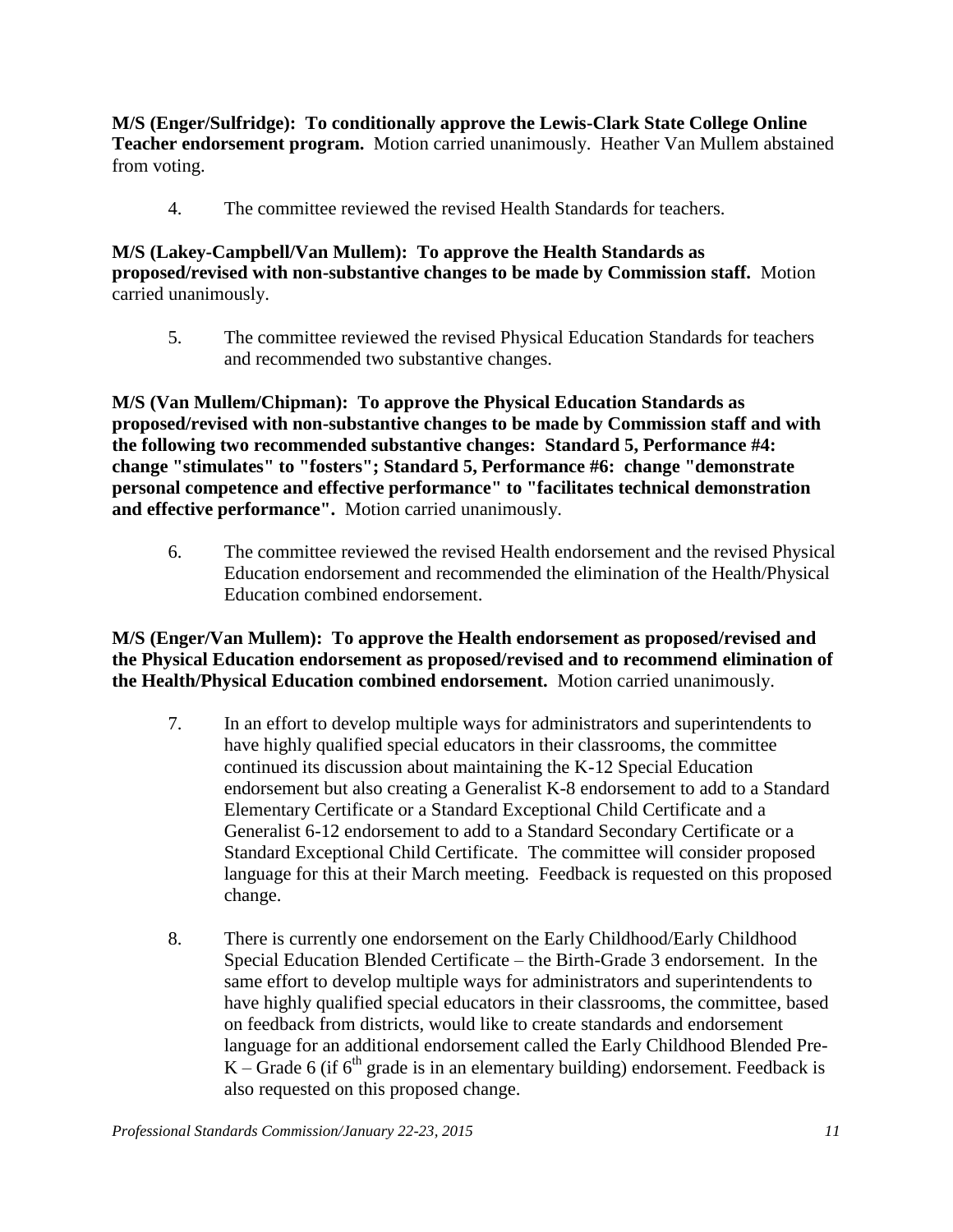9. The committee is currently reviewing/discussing an analysis of Idaho's Praxis cut scores. Areas of concern include 6-12 mathematics, middle school mathematics, and the mathematics and science subtests of the elementary education test. This will continue to be a committee discussion item in March.

**The Commission ACCEPTED the report of the Standards Committee.** Motion carried unanimously.

## **EXECUTIVE COMMITTEE**

Chair Esther Henry reported that the Executive Committee met with Shasta Kilminster-Hadley, Shannon Haas, and Annette Schwab to discuss ethics case information.

**M/S (Chipman/Nuckols): To move the Executive Committee into Executive Session to review and discuss investigation records exempt from disclosure as prescribed by Idaho Code §67-2345(d).** Motion carried unanimously.

Shasta reviewed the cases needing Executive Committee decisions.

**M/S (Chipman/Henry): To move the Executive Session of the Executive Committee into Open Session to vote on investigation records exempt from disclosure as prescribed by Idaho Code §67-2345(d).** Motion carried unanimously.

Esther Henry reported that the Executive Committee, in 2 cases, revised stipulation recommendations rejected by the full Commission on January 22 and also reviewed 18 cases and found probable cause in 17 of those. Actions taken included 16 letters of reprimand with conditions, 1 revocation, and 1 no probable cause. One application for reinstatement was considered but was returned to the applicant for revision of a report. There are currently 6 cases in which the administrative complaints have been filed, 1 hearing scheduled and 1 hearing in progress for scheduling, and 11 pending default cases.

Esther went on to explain that Executive Committee members make every attempt to ensure that they are just and fair in their ethics case decisions, regardless of the offense. The committee has established and follows a type of protocol of appropriate sanctions for different offenses. When there are many cases to consider at a committee meeting, members spend much time reviewing and looking at in great detail all of the cases prior to the committee meeting. This makes it possible to review and process the ethics cases in committee fairly quickly.

The Executive Committee spent time reviewing changes made to the Commission website. Additionally, the committee, as well as the full Commission, discussed the increased incidence of inaccurate reflections of the 6 additional credits taken for renewal on the teaching certificate renewal applications submitted to the Teacher Certification office. This in turn is increasing the number of ethics cases that the Executive Committee must review each year. The Commission as a whole recommended that, starting with certificate renewals in 2016, official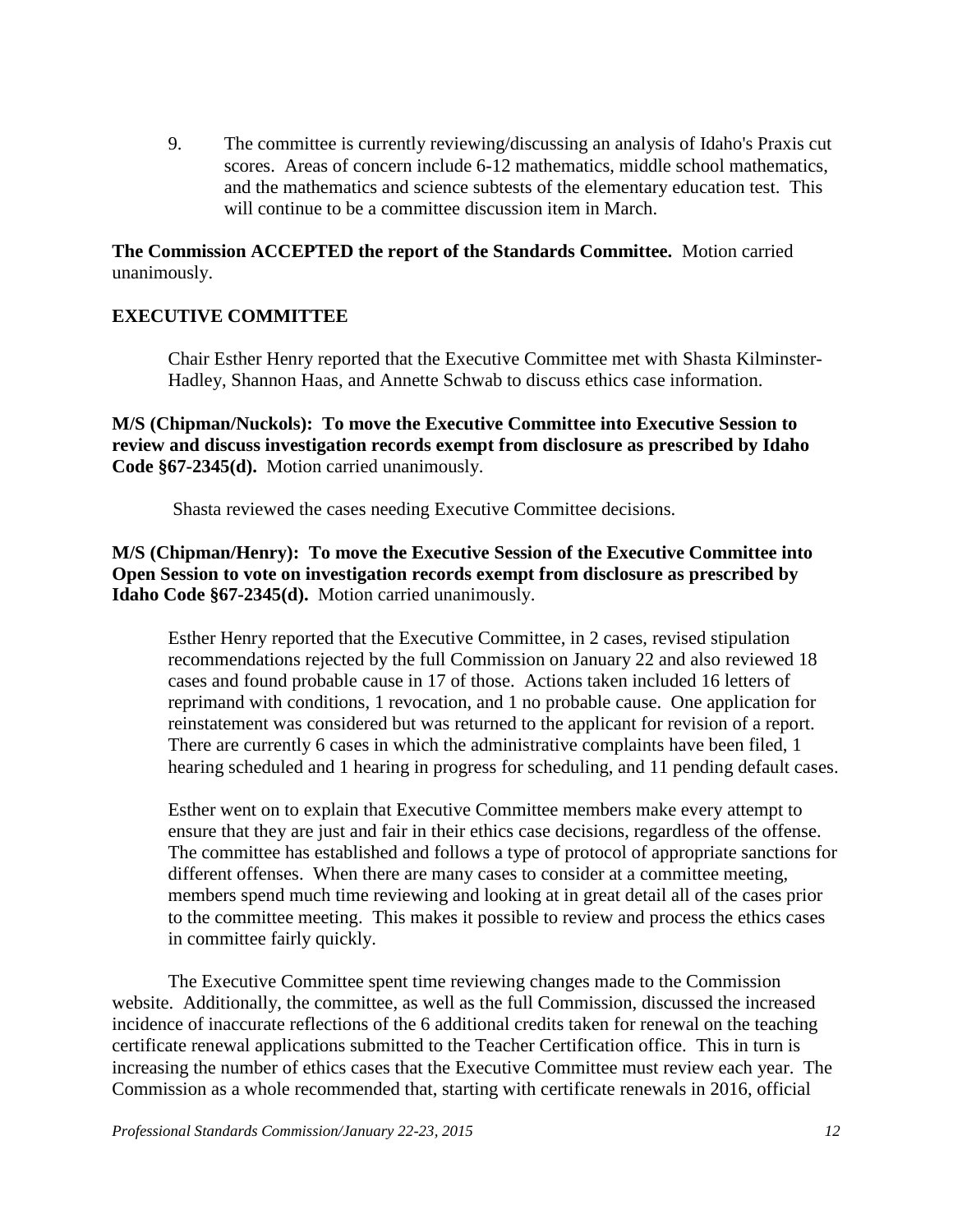transcripts will be required to document the 6 additional credits required for teaching certificate renewals.

**The Commission ACCEPTED the report of the Executive Committee.** Motion carried unanimously.

## **LEADERSHIP TEAM**

Esther Henry reported that the Leadership Team met by teleconference on January 7 and reviewed the upcoming meeting agenda and the budget. Members were made aware of the requirement to have materials for Commission consideration submitted at least two weeks prior to a Commission meeting; the assignment of a new Department of Education representative and a new interim deputy attorney general to the Commission; and the hiring of a new State Board liaison to the Commission. Esther reminded Commission members of the ethics hearing panel chair training scheduled for the second day of the August 2015 Commission meeting and the need for members to bring their calendars to the March 2015 meeting for the setting of 2015-2016 meeting dates.

**The Commission ACCEPTED the report of the Leadership Team.** Motion carried unanimously.

#### **OLD BUSINESS**

#### **Professional Practices Institute**

Taylor Raney, Annette Schwab, and Shannon Haas attended the NASDTEC Professional Practices Institute (PPI) in Newport, Rhode Island, on October 28-30. Annette reported that some states do not have a code of ethics and must discipline by criminal action; the PPI is invaluable because of the opportunity to network with other people who are working in educator ethics; and a very powerful presentation was made by a victim of sexual abuse. Shannon reported that in a presentation she learned more about the FBIs new Rap Back Service. Through this service and for a cost, new or subsequent criminal activity on the part of educators who have had an original background check would be automatically sent to the Department of Education, thus eliminating another background check and the waiting period for the criminal record every time an educator changes districts.

#### **NEW BUSINESS**

#### **Member Terms of Service**

Commission member terms of service (for constituency representation) ending in the near future because of term expiration include the following: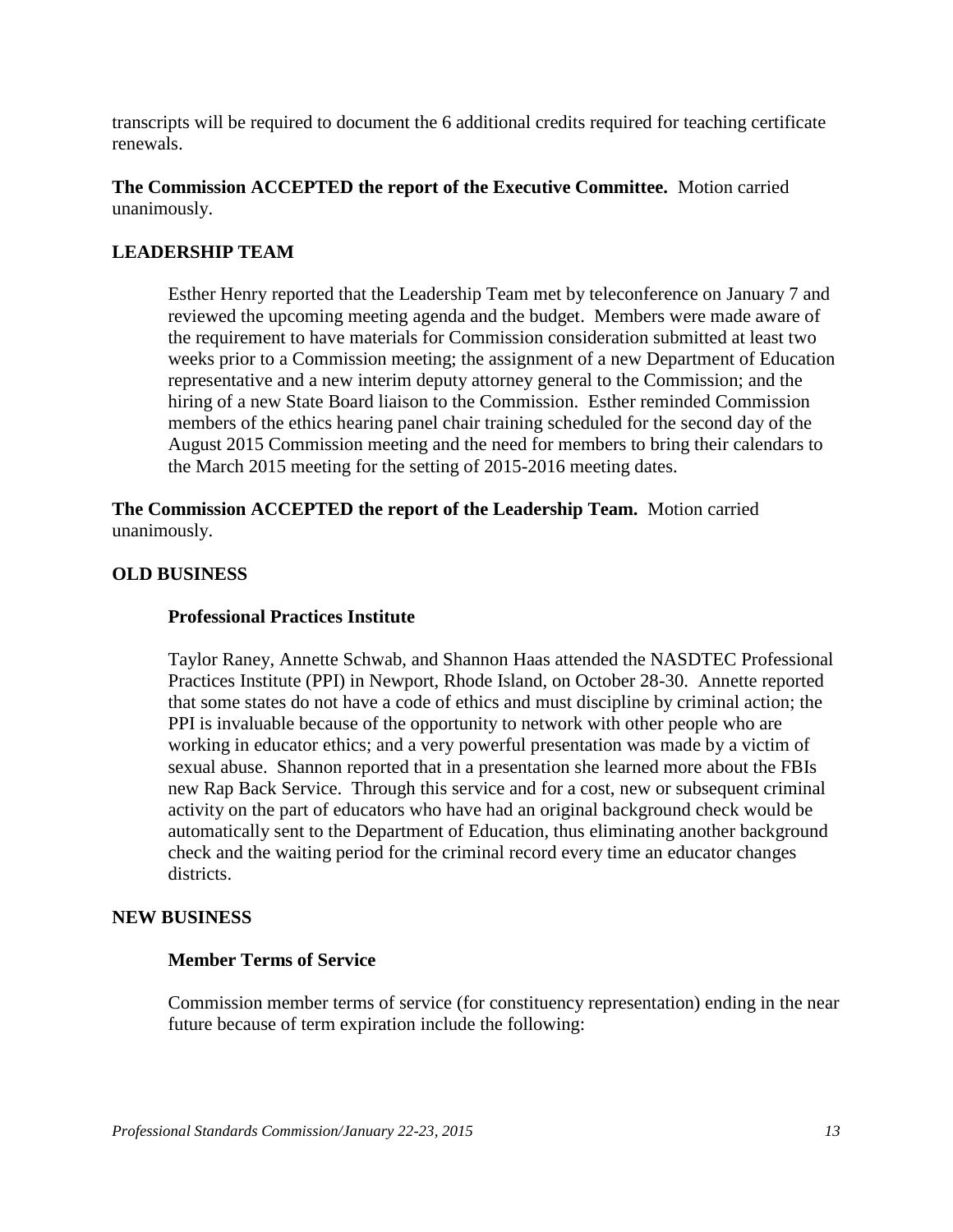School Board Member – As of 6/30/15, Margaret Chipman will have completed the partial term of her predecessor and is eligible to serve two additional 3-year terms of her own; she wishes to continue to serve.

Professional-Technical Education – As of 6/30/15, Kristi Enger will have completed the partial term of her predecessor and is eligible to serve a 3-year term of her own; she wishes to continue to serve.

Private Higher Education – As of 6/30/15, Paula Kellerer will have completed her 3-year term; another nominee will be requested.

Secondary Classroom Teacher – As of 6/30/15, Angie Lakey-Campbell will have completed the partial term of her predecessor and is eligible to serve two additional 3 year terms of her own; she wishes to continue to serve.

Elementary School Principal – As of 6/30/15, Elisa Saffle will have completed the partial term of her predecessor and is eligible to serve two additional 3-year terms of her own; she wishes to continue to serve.

Elementary Classroom Teacher – As of 6/30/15, Donna Sulfridge will have completed the partial term of her predecessor and is eligible to serve two additional 3-year terms of her own; she wishes to continue to serve.

One nomination and five renominations for the above-mentioned vacancies will be submitted for approval consideration at the April 15-16 State Board meeting.

# **COMMUNICATION PLAN**

Paula Kellerer reported that items of interest in these meeting minutes for member communication to constituencies include the following:

- **Tiered Licensure and Career Ladder.** Idaho's career ladder and tiered licensure proposals were revised after public comment and are now being considered by the legislature (see page 1, STATE BOARD REPORT).
- **Program Approval Cycle and Data.** The State Board is currently exploring moving alternative routes to certification and regular program approval to the same cycle and collecting data to demonstrate teacher preparation program effectiveness (see page 1, STATE BOARD REPORT).
- **New Department of Education Administrative Team.** The team is comprised of the new state superintendent, a special assistant to the superintendent, a director of special education, a community relations officer, and a chief technology officer (see page 5, ADMINISTRATIVE REPORT, item 1).
- **Proposed Rule Addressing Certification Fees and Their Distribution.** The current funding split (two-thirds to the Commission; one-third to Teacher Certification) of certification fees received is not sustaining Teacher Certification. Proposed rule removes the funding split and allows the Commission to manage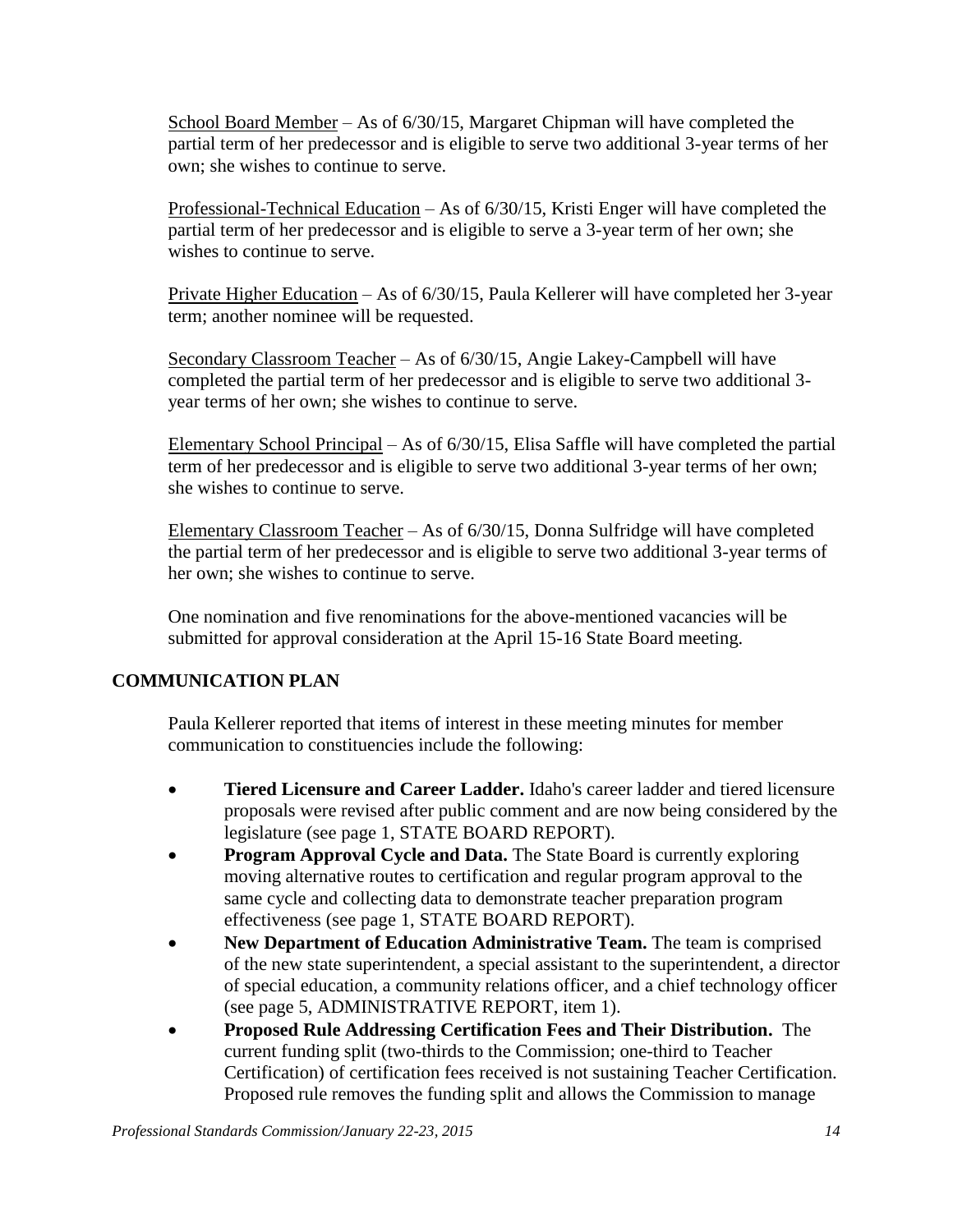the entire amount; this is a short-term solution that will sustain Teacher Certification and the Commission for a while (see page 5, ADMINISTRATIVE REPORT, item 2).

- **Administrative Rules.** Rules to be heard by the legislature include tiered teacher licensure; endorsement and standards for School Psychologist, School Counselor, and Special Education – Deaf and Hard of Hearing and Visually Impaired; and endorsement for Interim Speech Language Pathologist (see page 5, ADMINISTRATIVE REPORT, item 3).
- **Commission Website Update.** Commission website has recently been reorganized/updated; a link to types of 2013-2014 alternative authorizations approved is included (see page 6, ADMINISTRATIVE REPORT, item 5). Constituent feedback is needed on the website update.
- **Completed Standards Reviews.** Standards recently reviewed/revised and to be forwarded to the State Board include Health and Physical Education. Early Childhood and Early Childhood/Special Education will be forwarded to the State Board after constituency feedback (see page 6, ADMINISTRATIVE REPORT, item 6).
- **Upcoming Standards Reviews.** Social Studies (Economics, Geography, Government/Civics, and History) Standards Review will be conducted in late January (see page 6, ADMINISTRATIVE REPORT, item 6).
- **Upcoming Program Approval Reviews.** Program approval reviews within the coming year include Northwest Nazarene University, Idaho State University, and Boise State University (see page 6, ADMINISTRATIVE REPORT, item 7).
- **New Programs Approved.** New programs forwarded to the State Board with conditional approval include the Boise State University Masters in Teaching Early Childhood Program; the Idaho State University Math Consulting Teacher endorsement; and the Lewis-Clark State College Online Teaching endorsement (see pages 10-11, STANDARDS COMMITTEE, items 1, 2, and 3).
- **Transcripts for Certificate Renewal to be Required.** Effective September 1, official transcripts will be required to document renewal credits (see pages 12-13, EXECUTIVE COMMITTEE).
- **Educator Ethics Resources Needed.** Commission is requesting professional ethics resources that could be vetted/approved for website (see pages 9-10, PROFESSIONAL DEVELOPMENT COMMITTEE).
- **Early Childhood Blended Pre-K through Grade 6 Endorsement.** This is being explored (see page 11, STANDARDS COMMITTEE, item 8). Feedback is needed on such a potential endorsement.
- **Exceptional Child Generalist K-8 and Generalist 6-12 Endorsements.** This is being explored (see page 11, STANDARDS COMMITTEE, item 7). Feedback is needed on such potential endorsements.
- **Standard Elementary Generalist K-8 Endorsement.** This is being explored (see page 11, STANDARDS COMMITTEE, item 7). Feedback is needed on such a potential endorsement.
- **Standard Secondary Generalist 6-12 Endorsement.** This is being explored (see page 11, STANDARDS COMMITTEE, item 7). Feedback is needed on such a potential endorsement.